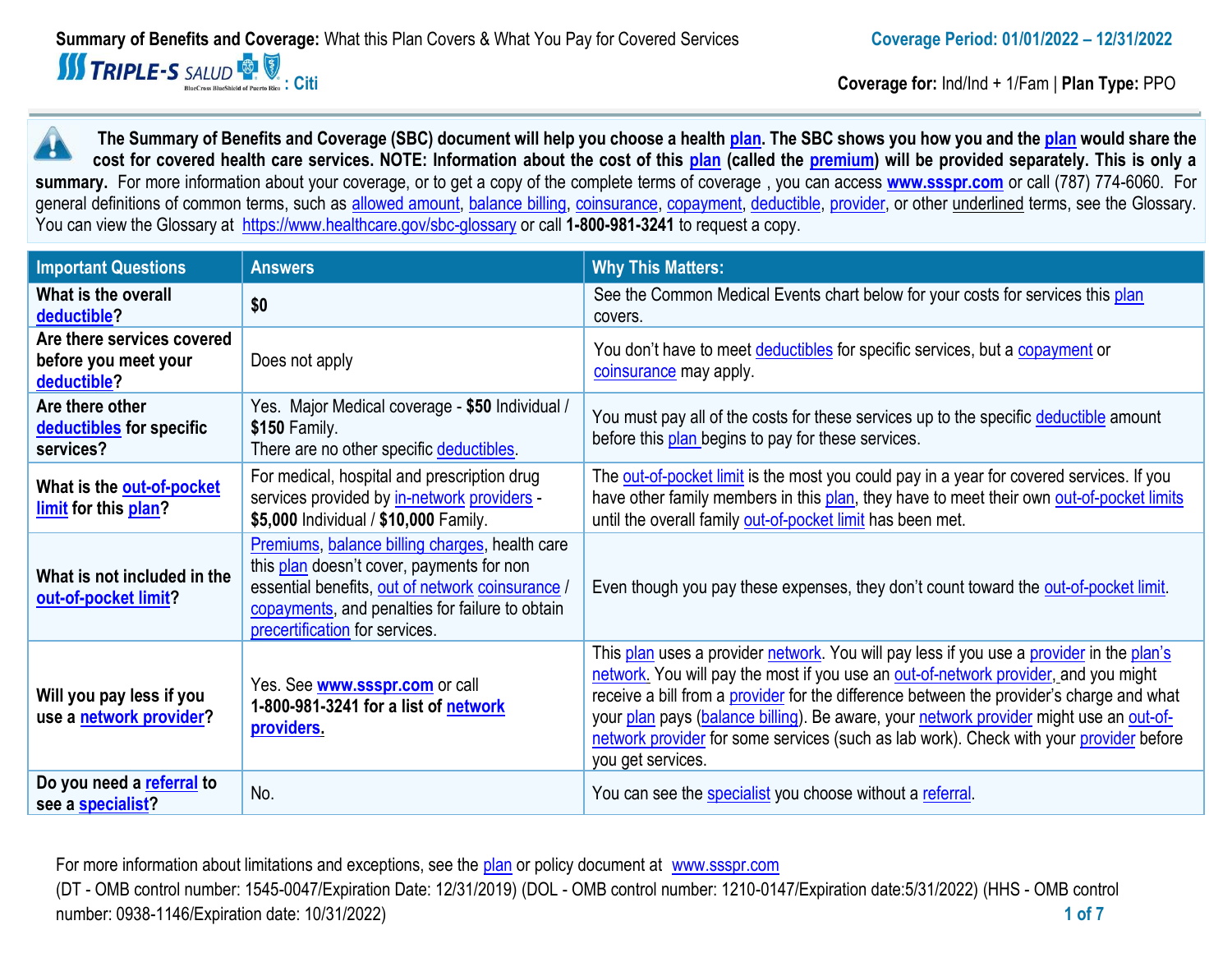

| <b>Common Medical</b>                                        | <b>Services You May Need</b>                        | <b>What You Will Pay</b>                                                                                                                                                                  | <b>Limitations, Exceptions, &amp; Other</b>                          |                                                                                                                                                                                                                                                       |
|--------------------------------------------------------------|-----------------------------------------------------|-------------------------------------------------------------------------------------------------------------------------------------------------------------------------------------------|----------------------------------------------------------------------|-------------------------------------------------------------------------------------------------------------------------------------------------------------------------------------------------------------------------------------------------------|
| <b>Event</b>                                                 |                                                     | <b>Network Provider (You will</b><br>pay the least)                                                                                                                                       | <b>Out-of-Network Provider (You will</b><br>pay the most)            | <b>Important Information</b>                                                                                                                                                                                                                          |
| If you visit a health<br>care provider's<br>office or clinic | Primary care visit to treat an<br>injury or illness | \$10 copay / visit                                                                                                                                                                        | 20% coinsurance, covered by<br>reimbursement after annual deductible | ------none------------                                                                                                                                                                                                                                |
|                                                              | Specialist/ subspecialist visit                     | \$15 copay / specialist visit<br>\$15 copay / subspecialist visit                                                                                                                         | 20% coinsurance, covered by<br>reimbursement after annual deductible | ---------------none--------------                                                                                                                                                                                                                     |
|                                                              | <b>Preventive care/screening</b><br>/immunization   | No charge for preventive<br>services according to the<br><b>Federal Law</b><br>No charge for other<br>immunizations<br>No charge for the immunization<br>for respiratory syncytial virus. | 20% coinsurance, covered by<br>reimbursement after annual deductible | Immunization for respiratory<br>syncytial virus requires<br><i>precertification</i><br>You may have to pay for non-<br>preventive services. Ask your<br>provider if the services needed are<br>preventive. Then check what your<br>plan will pay for. |
| If you have a test                                           | Diagnostic test (x-ray, blood<br>work)              | 25% coinsurance / x-ray and<br>blood work<br>10% coinsurance / other<br>diagnostic tests                                                                                                  | 20% coinsurance, covered by<br>reimbursement after annual deductible | --------------- 000e--------------                                                                                                                                                                                                                    |
|                                                              | Imaging (CT/PET scans, MRIs)                        | 10% coinsurance                                                                                                                                                                           | 20% coinsurance, covered by<br>reimbursement after annual deductible | Pet scan and PET CT, up to one<br>(1) per year, per member, subject<br>to precertification                                                                                                                                                            |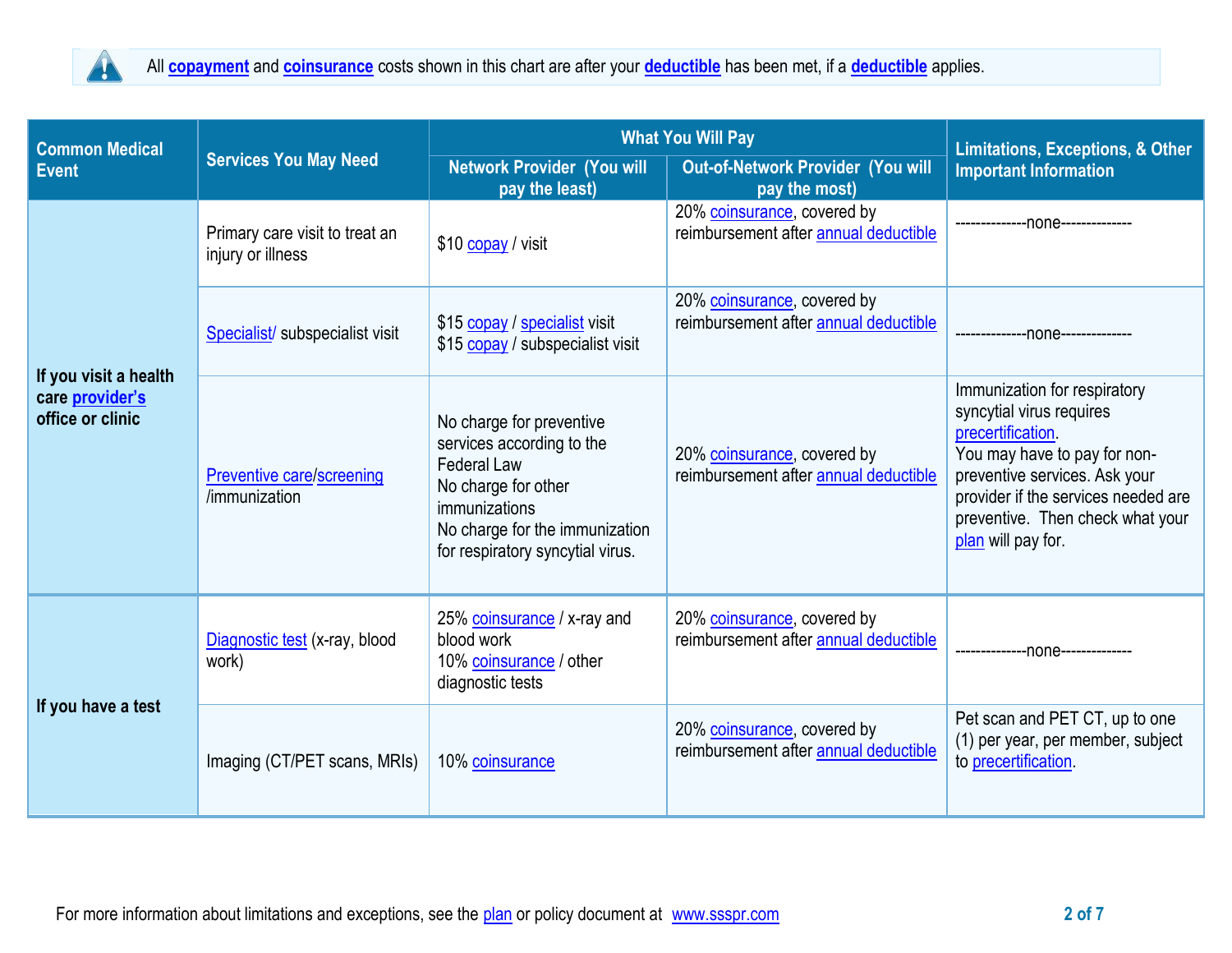| <b>Common Medical</b>                                                                       | <b>Services You May Need</b>                      | <b>What You Will Pay</b>                                 | <b>Limitations, Exceptions, &amp; Other</b>                                                                                                                                                                                                                   |                                                                                                                                                                                                                                                      |  |
|---------------------------------------------------------------------------------------------|---------------------------------------------------|----------------------------------------------------------|---------------------------------------------------------------------------------------------------------------------------------------------------------------------------------------------------------------------------------------------------------------|------------------------------------------------------------------------------------------------------------------------------------------------------------------------------------------------------------------------------------------------------|--|
| <b>Event</b>                                                                                |                                                   | <b>Network Provider (You will</b><br>pay the least)      | Out-of-Network Provider (You will<br>pay the most)                                                                                                                                                                                                            | <b>Important Information</b>                                                                                                                                                                                                                         |  |
| If you need drugs to                                                                        | Generic drugs                                     | \$2 copay / \$6 copay mail order                         | Prescription drug coverage outside the<br>Primary Network in Puerto Rico:<br>Generic drug - 10% minimum \$5                                                                                                                                                   | The following rules apply:<br>Generic drugs as first option.                                                                                                                                                                                         |  |
| treat your illness or<br>condition                                                          | <b>Brand drugs</b>                                | 20% minimum \$4 copay / \$12<br>copay mail order         | copay<br>Brand drug - 20% minimum \$10<br>copay                                                                                                                                                                                                               | Up to 30-day (retail) supply<br>and 90-day supply or mail<br>order for some maintenance<br>drugs.<br>Mail order is not available for<br>specialty drugs or drugs for<br>chemotherapy.<br>Some medications require<br>precertification from the plan. |  |
| More information<br>about prescription<br>drug coverage is<br>available at<br>www.ssspr.com | <b>Specialty drugs</b>                            | 20% minimum \$50 maximum<br>\$100 copay                  | New drug - 20% minimum \$10 copay<br>Prescription drug coverage - covered<br>in United States or its territories by<br>reimbursement to the members up to<br>75% of Triple-S Salud established<br>fees, less the applicable drug<br>copayment or coinsurance. |                                                                                                                                                                                                                                                      |  |
| If you have                                                                                 | Facility fee (e.g., ambulatory<br>surgery center) | No charge / visit                                        | 20% coinsurance, covered by<br>reimbursement after annual deductible                                                                                                                                                                                          | --none----------------                                                                                                                                                                                                                               |  |
| outpatient surgery                                                                          | Physician / surgeon fees                          | No Charge                                                | 20% coinsurance, covered by<br>reimbursement after annual deductible                                                                                                                                                                                          | --------------none---------------                                                                                                                                                                                                                    |  |
| If you need<br>immediate medical<br>attention                                               | <b>Emergency room care</b>                        | \$50 copay / illness visit<br>No charge / accident visit | \$50 copay / illness visit<br>No charge / accident visit                                                                                                                                                                                                      | No charge if recommended by<br>Teleconsulta.<br>Coinsurance may apply for non-<br>routine diagnostic tests.                                                                                                                                          |  |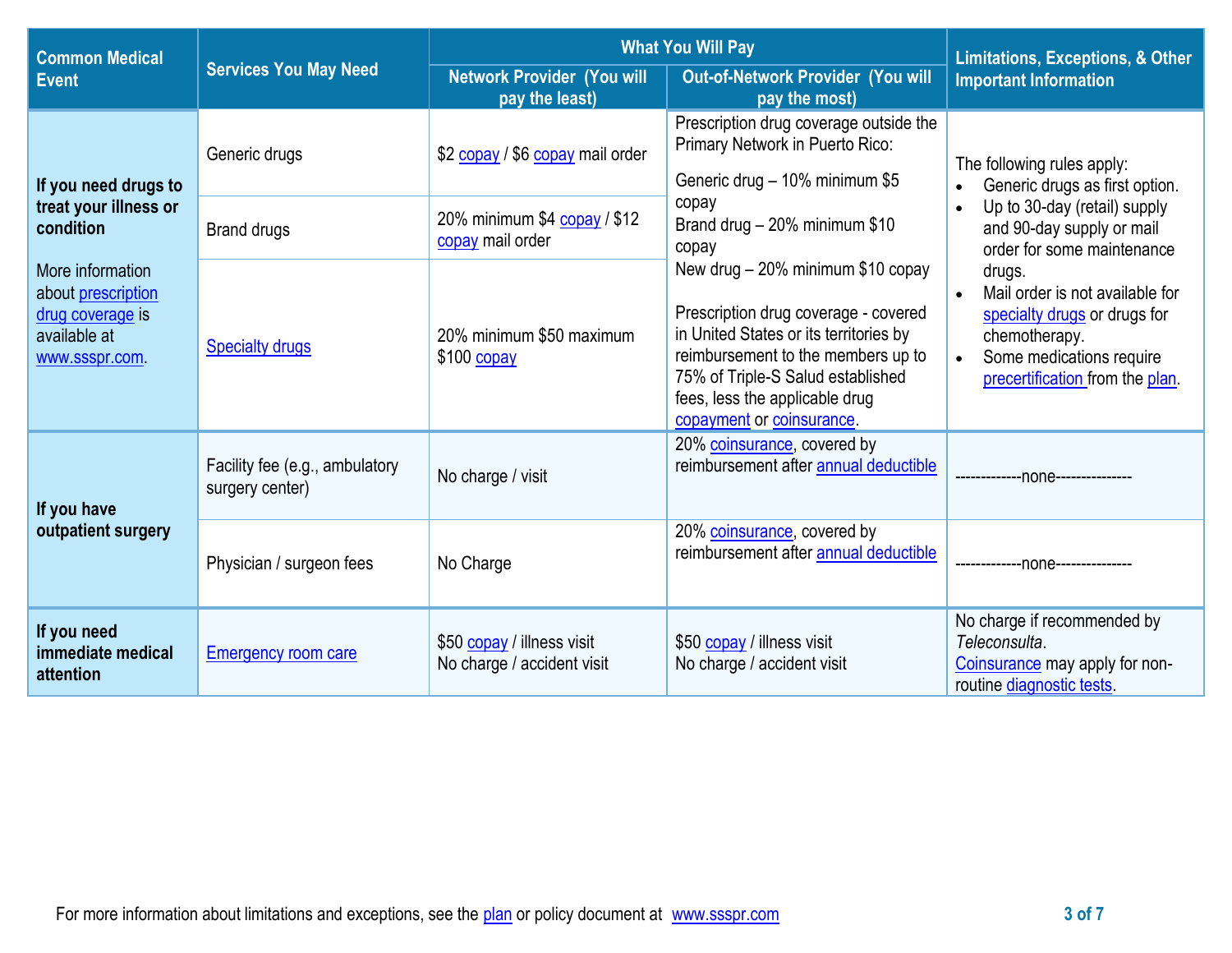| <b>Common Medical</b>                    | <b>Services You May Need</b>                 | <b>What You Will Pay</b>                                                                                         | <b>Limitations, Exceptions, &amp; Other</b>                          |                                                                                                                                            |  |
|------------------------------------------|----------------------------------------------|------------------------------------------------------------------------------------------------------------------|----------------------------------------------------------------------|--------------------------------------------------------------------------------------------------------------------------------------------|--|
| <b>Event</b>                             |                                              | <b>Network Provider (You will</b><br>pay the least)                                                              | Out-of-Network Provider (You will<br>pay the most)                   | <b>Important Information</b>                                                                                                               |  |
|                                          | <b>Emergency medical</b><br>transportation   | Up to \$70 / occurrence                                                                                          | Up to \$70 / occurrence                                              | You pay for the services and the<br>plan will reimbursement the<br>submitted charges.                                                      |  |
|                                          | <b>Urgent care</b>                           | See emergency room services                                                                                      | See emergency room services                                          | Coinsurance may apply for non-<br>routine diagnostic tests other than<br>x-rays.                                                           |  |
| If you have a                            | Facility fee (e.g., hospital room)           | \$150 copay / admission                                                                                          | 20% coinsurance, covered by<br>reimbursement after annual deductible | Services rendered outside of<br>Puerto Rico will be covered up to<br>40 visits per year.                                                   |  |
| hospital stay                            | Physician/surgeon fees                       | No charge, except for lithotripsy<br>and invasive cardiovascular test                                            | 20% coinsurance, covered by<br>reimbursement after annual deductible | Lithotripsy requires precertification.                                                                                                     |  |
| If you need mental<br>health, behavioral | <b>Outpatient services</b>                   | \$5 copay / group therapy<br>\$15 copay / psychiatrist or<br>psychologist visit<br>\$10 copay / collateral visit | 20% coinsurance, covered by<br>reimbursement after annual deductible | -------------000e--------------                                                                                                            |  |
| health, or substance<br>abuse services   | Inpatient services                           | \$150 copay / admission<br>\$50 copay / partial admission                                                        | 20% coinsurance, covered by<br>reimbursement after annual deductible | --none------------                                                                                                                         |  |
|                                          | Office visits                                | $$10$ copay                                                                                                      | 20% coinsurance, covered by<br>reimbursement after annual deductible |                                                                                                                                            |  |
| If you are pregnant                      | Childbirth/delivery professional<br>services | No charge                                                                                                        | 20% coinsurance, covered by<br>reimbursement after annual deductible | Cost sharing does not apply for<br>preventive services. Maternity care<br>may include tests and services<br>described elsewhere in the SBC |  |
|                                          | Childbirth/delivery facility<br>services     | \$150 copay                                                                                                      | 20% coinsurance, covered by<br>reimbursement after annual deductible | (i.e. ultrasound.)                                                                                                                         |  |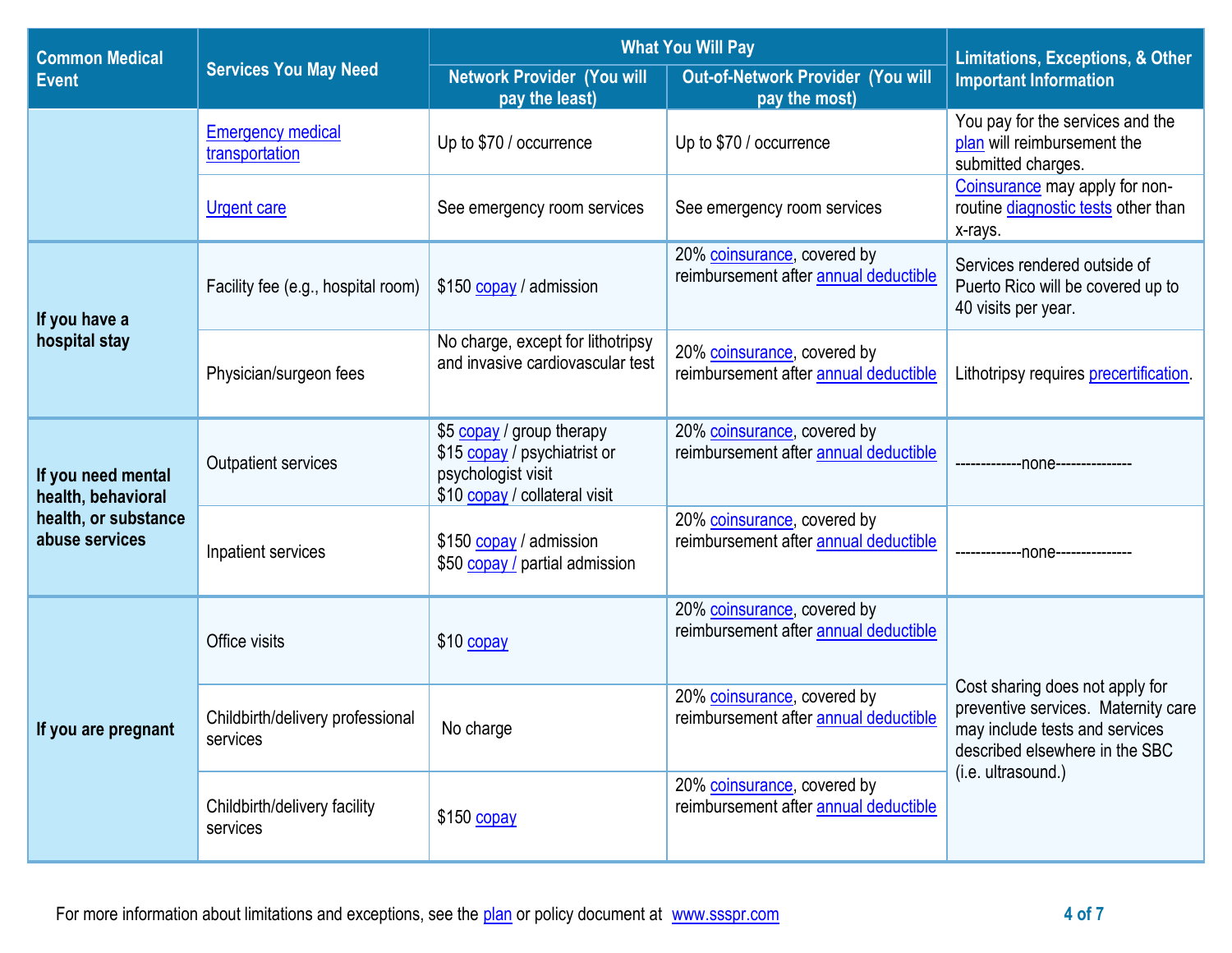| <b>Common Medical</b>                               | <b>Services You May Need</b>   | <b>What You Will Pay</b>                                                 | <b>Limitations, Exceptions, &amp; Other</b>                                            |                                                                                                                                                                               |
|-----------------------------------------------------|--------------------------------|--------------------------------------------------------------------------|----------------------------------------------------------------------------------------|-------------------------------------------------------------------------------------------------------------------------------------------------------------------------------|
| <b>Event</b>                                        |                                | <b>Network Provider (You will</b><br>pay the least)                      | Out-of-Network Provider (You will<br>pay the most)                                     | <b>Important Information</b>                                                                                                                                                  |
|                                                     | Home health care               | 25% coinsurance                                                          | Covered by reimbursement or<br>assignment of benefits, subject to a<br>25% coinsurance | Up to 40 visits per policy year for<br>physical, occupational and speech<br>therapies. Requires<br>precertification.                                                          |
|                                                     | <b>Rehabilitation services</b> | \$5 copay / physical therapies                                           | 20% coinsurance, covered by<br>reimbursement after annual deductible                   | Up to 40 physical therapies per<br>contract year, per member.<br>Chiropractor are covered under the<br>Major Medical coverage.                                                |
| If you need help                                    | <b>Habilitation services</b>   | See Rehabilitation services.                                             | See Rehabilitation services.                                                           | See Rehabilitation services.                                                                                                                                                  |
| recovering or have<br>other special health<br>needs | Skilled nursing care           | No charge                                                                | Covered by reimbursement or<br>assignment of benefits                                  | Up to 120 days per year, per<br>member. Services rendered<br>outside of Puerto Rico will be<br>covered up to 40 visits per year,<br>per member. Requires<br>precertification. |
|                                                     | Durable medical equipment      | 25% coinsurance                                                          | Covered by reimbursement or<br>assignment of benefits, subject to a<br>25% coinsurance | Requires precertification.                                                                                                                                                    |
|                                                     | <b>Hospice service</b>         | Covered through Case<br>Management, subject to be a<br>precertification. | Not covered                                                                            | ---none---------------                                                                                                                                                        |
|                                                     | Children's eye exam            | 10% coinsurance                                                          | 20% coinsurance, covered by<br>reimbursement after annual deductible                   | Up to one (1) refraction exam per<br>member, per year.                                                                                                                        |
| If your child needs<br>dental or eye care           | Children's glasses             | Covered by reimbursement or<br>assignment of benefits                    | Covered by reimbursement or<br>assignment of benefits                                  | Covered under the Major Medical<br>coverage up to \$100 every two<br>years for glasses and contact<br>lenses. This benefit does not apply<br>to the out-of-pocket limit.      |
|                                                     | Children's dental check-up     | No charge                                                                | Not covered                                                                            | Covered through Dental coverage.<br>Up to one (1) dental check-up<br>every six (6) months.                                                                                    |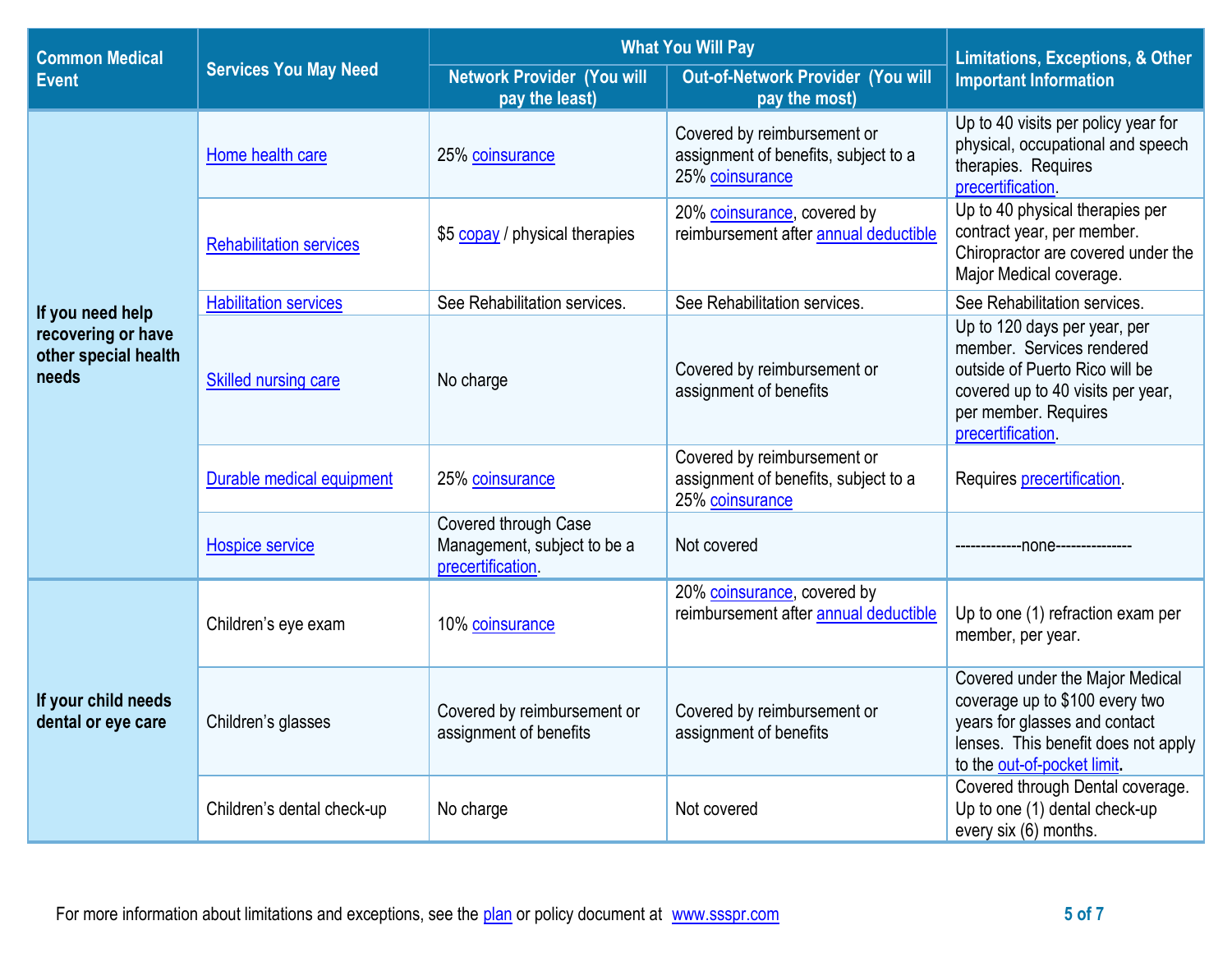| <b>Excluded Services &amp; Other Covered Services:</b>                                                                                                                                                                                                                                                                                                                                                                                                                                                                                                                                                                                                                                                                                                                                                                                                                                                                                                                                                                                                                                                                                                                                                                                                                                                                                                                                                                                                                                                                                                                                                                                                                                                                                                                                                                                                                                                                                                                                                                                                                                                                                                                                                                                                                                                                                                                        |                                                                                                                                                                                                                                                                                                                                                                                                                                                             |  |  |  |  |
|-------------------------------------------------------------------------------------------------------------------------------------------------------------------------------------------------------------------------------------------------------------------------------------------------------------------------------------------------------------------------------------------------------------------------------------------------------------------------------------------------------------------------------------------------------------------------------------------------------------------------------------------------------------------------------------------------------------------------------------------------------------------------------------------------------------------------------------------------------------------------------------------------------------------------------------------------------------------------------------------------------------------------------------------------------------------------------------------------------------------------------------------------------------------------------------------------------------------------------------------------------------------------------------------------------------------------------------------------------------------------------------------------------------------------------------------------------------------------------------------------------------------------------------------------------------------------------------------------------------------------------------------------------------------------------------------------------------------------------------------------------------------------------------------------------------------------------------------------------------------------------------------------------------------------------------------------------------------------------------------------------------------------------------------------------------------------------------------------------------------------------------------------------------------------------------------------------------------------------------------------------------------------------------------------------------------------------------------------------------------------------|-------------------------------------------------------------------------------------------------------------------------------------------------------------------------------------------------------------------------------------------------------------------------------------------------------------------------------------------------------------------------------------------------------------------------------------------------------------|--|--|--|--|
|                                                                                                                                                                                                                                                                                                                                                                                                                                                                                                                                                                                                                                                                                                                                                                                                                                                                                                                                                                                                                                                                                                                                                                                                                                                                                                                                                                                                                                                                                                                                                                                                                                                                                                                                                                                                                                                                                                                                                                                                                                                                                                                                                                                                                                                                                                                                                                               | Services Your Plan Generally Does NOT Cover (Check your policy or plan document for more information and a list of any other excluded services.)                                                                                                                                                                                                                                                                                                            |  |  |  |  |
| Cosmetic surgery<br>$\bullet$                                                                                                                                                                                                                                                                                                                                                                                                                                                                                                                                                                                                                                                                                                                                                                                                                                                                                                                                                                                                                                                                                                                                                                                                                                                                                                                                                                                                                                                                                                                                                                                                                                                                                                                                                                                                                                                                                                                                                                                                                                                                                                                                                                                                                                                                                                                                                 | Private-duty nursing<br>Non-emergency care when traveling outside<br>$\bullet$                                                                                                                                                                                                                                                                                                                                                                              |  |  |  |  |
| Long-term care                                                                                                                                                                                                                                                                                                                                                                                                                                                                                                                                                                                                                                                                                                                                                                                                                                                                                                                                                                                                                                                                                                                                                                                                                                                                                                                                                                                                                                                                                                                                                                                                                                                                                                                                                                                                                                                                                                                                                                                                                                                                                                                                                                                                                                                                                                                                                                | the U.S.<br>Weight loss programs<br>$\bullet$                                                                                                                                                                                                                                                                                                                                                                                                               |  |  |  |  |
|                                                                                                                                                                                                                                                                                                                                                                                                                                                                                                                                                                                                                                                                                                                                                                                                                                                                                                                                                                                                                                                                                                                                                                                                                                                                                                                                                                                                                                                                                                                                                                                                                                                                                                                                                                                                                                                                                                                                                                                                                                                                                                                                                                                                                                                                                                                                                                               |                                                                                                                                                                                                                                                                                                                                                                                                                                                             |  |  |  |  |
| Other Covered Services (Limitations may apply to these services. This isn't a complete list. Please see your plan document.)                                                                                                                                                                                                                                                                                                                                                                                                                                                                                                                                                                                                                                                                                                                                                                                                                                                                                                                                                                                                                                                                                                                                                                                                                                                                                                                                                                                                                                                                                                                                                                                                                                                                                                                                                                                                                                                                                                                                                                                                                                                                                                                                                                                                                                                  |                                                                                                                                                                                                                                                                                                                                                                                                                                                             |  |  |  |  |
| Acupuncture (covered through Triple-S Natural)<br>$\bullet$                                                                                                                                                                                                                                                                                                                                                                                                                                                                                                                                                                                                                                                                                                                                                                                                                                                                                                                                                                                                                                                                                                                                                                                                                                                                                                                                                                                                                                                                                                                                                                                                                                                                                                                                                                                                                                                                                                                                                                                                                                                                                                                                                                                                                                                                                                                   | Infertility treatment (covered through Major Medical<br>Dental care<br>$\bullet$<br>$\bullet$                                                                                                                                                                                                                                                                                                                                                               |  |  |  |  |
| Bariatric surgery subject to pre-certification                                                                                                                                                                                                                                                                                                                                                                                                                                                                                                                                                                                                                                                                                                                                                                                                                                                                                                                                                                                                                                                                                                                                                                                                                                                                                                                                                                                                                                                                                                                                                                                                                                                                                                                                                                                                                                                                                                                                                                                                                                                                                                                                                                                                                                                                                                                                | coverage)<br>Hearing aids (covered through Major<br>$\bullet$                                                                                                                                                                                                                                                                                                                                                                                               |  |  |  |  |
| Chiropractic care (covered through Major Medical                                                                                                                                                                                                                                                                                                                                                                                                                                                                                                                                                                                                                                                                                                                                                                                                                                                                                                                                                                                                                                                                                                                                                                                                                                                                                                                                                                                                                                                                                                                                                                                                                                                                                                                                                                                                                                                                                                                                                                                                                                                                                                                                                                                                                                                                                                                              | Medical coverage)<br>Routine eye care<br>$\bullet$                                                                                                                                                                                                                                                                                                                                                                                                          |  |  |  |  |
| coverage)                                                                                                                                                                                                                                                                                                                                                                                                                                                                                                                                                                                                                                                                                                                                                                                                                                                                                                                                                                                                                                                                                                                                                                                                                                                                                                                                                                                                                                                                                                                                                                                                                                                                                                                                                                                                                                                                                                                                                                                                                                                                                                                                                                                                                                                                                                                                                                     | Routine foot care                                                                                                                                                                                                                                                                                                                                                                                                                                           |  |  |  |  |
| Your Rights to Continue Coverage: There are agencies that can help if you want to continue your coverage after it ends. The contact information for those<br>agencies is: Department of Labor's Employee Benefits Security Administration at 1-866-444-3272 or www.dol.gov/ebsa/healthreform. Other coverage options may be<br>available to you too, including buying individual insurance coverage. For more information about the individual insurance coverage, visit www.ssspr.com or call 787-<br>774-6060 or toll free 1-800-981-3241.<br>Your Grievance and Appeals Rights: There are agencies that can help if you have a complaint against your plan for a denial of a claim. This complaint is called a<br>grievance or appeal. For more information about your rights, look at the explanation of benefits you will receive for that medical claim. Your plan documents also<br>provide complete information to submit a claim, appeal, or a grievance for any reason to your plan. For more information about your rights, this notice, or assistance,<br>contact: Department of Labor's Employee Benefits Security Administration at 1-866-444-3272 or www.dol.gov/ebsa/healthreform, or visit www.ssspr.com or call 787-<br>774-6060 or toll free 1-800-981-3241.<br>Does this plan provide Minimum Essential Coverage? Yes<br>Minimum Essential Coverage generally includes plans, health insurance available through the Marketplace or other individual market policies, Medicare, Medicaid,<br>CHIP, TRICARE, and certain other coverage. If you are eligible for certain types of Minimum Essential Coverage, you may not be eligible for the premium tax credit.<br>Does this plan meet the Minimum Value Standards? Yes<br>If your plan doesn't meet the Minimum Value Standards, you may be eligible for a premium tax credit to help you pay for a plan through the Marketplace.<br><b>Language Access Services:</b><br>Spanish (Español): Para obtener asistencia en Español, llame al 787-774-6060 or toll free 1-800-981-3241.<br>Tagalog (Tagalog): Kung kailangan ninyo ang tulong sa Tagalog tumawag sa 787-774-6060 or toll free 1-800-981-3241.<br>Chinese (中文): 如果需要中文的帮助, 请拨打这个号码 787-774-6060 or toll free 1-800-981-3241.<br>Navajo (Dine): Dinek'ehgo shika at'ohwol ninisingo, kwiijigo holne' 787-774-6060 or toll free 1-800-981-3241. |                                                                                                                                                                                                                                                                                                                                                                                                                                                             |  |  |  |  |
|                                                                                                                                                                                                                                                                                                                                                                                                                                                                                                                                                                                                                                                                                                                                                                                                                                                                                                                                                                                                                                                                                                                                                                                                                                                                                                                                                                                                                                                                                                                                                                                                                                                                                                                                                                                                                                                                                                                                                                                                                                                                                                                                                                                                                                                                                                                                                                               | To see examples of how this plan might cover costs for a sample medical situation, see the next section.<br>PRA Disclosure Statement: According to the Paperwork Reduction Act of 1995, no persons are required to respond to a collection of information unless it displays a valid OMB control number. The valid OMB control                                                                                                                              |  |  |  |  |
| 7500 Security Boulevard, Attn: PRA Reports Clearance Officer, Mail Stop C4-26-05, Baltimore, Maryland 21244-1850.                                                                                                                                                                                                                                                                                                                                                                                                                                                                                                                                                                                                                                                                                                                                                                                                                                                                                                                                                                                                                                                                                                                                                                                                                                                                                                                                                                                                                                                                                                                                                                                                                                                                                                                                                                                                                                                                                                                                                                                                                                                                                                                                                                                                                                                             | number for this information collection is 0938-1146. The time required to complete this information collection is estimated to average 0.08 hours per response, including the time to review instructions, search existing dat<br>resources, gather the data needed, and complete and review the information collection. If you have comments concerning the accuracy of the time estimate(s) or suggestions for improving this form, please write to: CMS, |  |  |  |  |
| <b>About these Coverage Examples:</b>                                                                                                                                                                                                                                                                                                                                                                                                                                                                                                                                                                                                                                                                                                                                                                                                                                                                                                                                                                                                                                                                                                                                                                                                                                                                                                                                                                                                                                                                                                                                                                                                                                                                                                                                                                                                                                                                                                                                                                                                                                                                                                                                                                                                                                                                                                                                         |                                                                                                                                                                                                                                                                                                                                                                                                                                                             |  |  |  |  |
| This is not a cost estimator. Treatments shown are just examples of how this plan might cover medical care. Your actual costs will be different                                                                                                                                                                                                                                                                                                                                                                                                                                                                                                                                                                                                                                                                                                                                                                                                                                                                                                                                                                                                                                                                                                                                                                                                                                                                                                                                                                                                                                                                                                                                                                                                                                                                                                                                                                                                                                                                                                                                                                                                                                                                                                                                                                                                                               |                                                                                                                                                                                                                                                                                                                                                                                                                                                             |  |  |  |  |
|                                                                                                                                                                                                                                                                                                                                                                                                                                                                                                                                                                                                                                                                                                                                                                                                                                                                                                                                                                                                                                                                                                                                                                                                                                                                                                                                                                                                                                                                                                                                                                                                                                                                                                                                                                                                                                                                                                                                                                                                                                                                                                                                                                                                                                                                                                                                                                               | For more informatiole aboding mitation setudioane priom seselve that panice spoticy drovide a telange was departed factors. Focus on the cost-sharing amounts                                                                                                                                                                                                                                                                                               |  |  |  |  |

[\(deductibles,](https://www.healthcare.gov/sbc-glossary/#deductible) [copayments](https://www.healthcare.gov/sbc-glossary/#copayment) and [coinsurance\)](https://www.healthcare.gov/sbc-glossary/#coinsurance) and [excluded services](https://www.healthcare.gov/sbc-glossary/#excluded-services) under the [plan.](https://www.healthcare.gov/sbc-glossary/#plan) Use this information to compare the portion of costs you might pay under different health [plans.](https://www.healthcare.gov/sbc-glossary/#plan) Please note these coverage examples are based on self-only coverage.